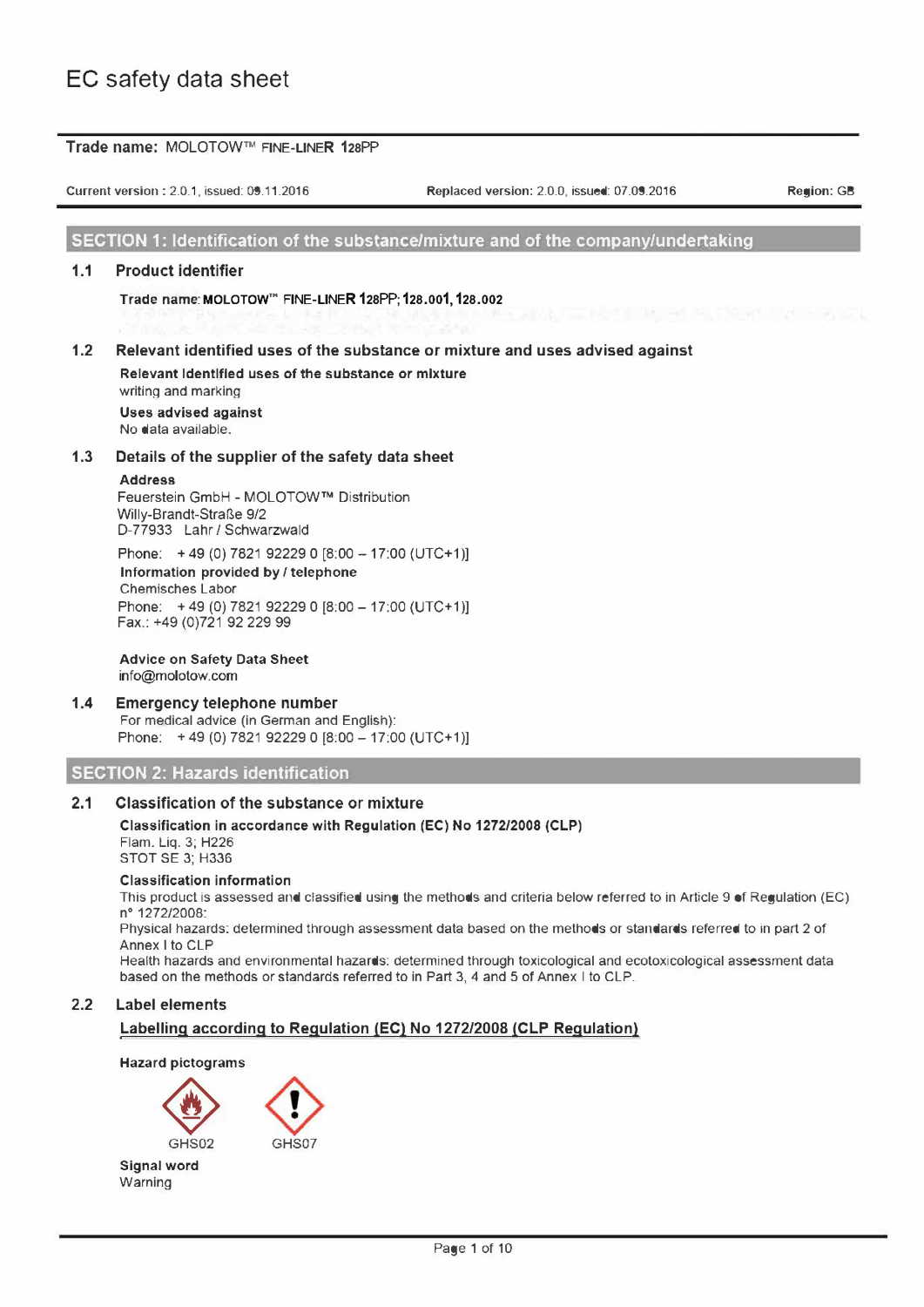## **Trade name:** MOLOTOW™ FINE-LINER 128PP

Current verslon: 2.0.1, issued: 09.11.2016 **Replaced verslon:** 2.0.0, issued: 07.09.2016 **Region: GB** 

|     | Hazardous component(s) to be indicated on label:<br>1-methoxy-2-propanol |                                                                                                   |  |  |  |
|-----|--------------------------------------------------------------------------|---------------------------------------------------------------------------------------------------|--|--|--|
|     | <b>Hazard statements</b><br>H <sub>226</sub><br>H336                     | Flammable liquid and vapour.<br>May cause drowsiness or dizziness.                                |  |  |  |
|     | <b>Precautionary statements</b>                                          |                                                                                                   |  |  |  |
|     | P <sub>210</sub>                                                         | Keep away from heat, hot surfaces, sparks, open flames and other ignition sources. No<br>smoking. |  |  |  |
|     | P370+P378                                                                | In case of fire: Use water spray, extinguishing powder, foam or CO2 to extinguish.                |  |  |  |
| 2.3 | <b>Other hazards</b>                                                     |                                                                                                   |  |  |  |

No data available.

**SECTION 3: Composition/information on ingredients** 

### **3.1 Substances**

Not applicable. The product is not a substance.

## **3.2 Mixtures**

### **Chemical characterization**

Mixture based on: alcohols; Resins; Pigments; dyes

| <b>No</b>      | Substance name                        |                                                                                                                  |                          | <b>Additional information</b> |               |
|----------------|---------------------------------------|------------------------------------------------------------------------------------------------------------------|--------------------------|-------------------------------|---------------|
|                | CAS/EC/Index/<br><b>REACH no</b>      | <b>Classification (EC) 1272/2008 (CLP)</b>                                                                       |                          | Concentration                 | $\frac{9}{6}$ |
| 1              | 1-methoxy-2-propanol                  |                                                                                                                  |                          |                               |               |
|                | 107-98-2<br>203-539-1<br>603-064-00-3 | Flam. Liq. 3; H226<br>STOT SE 3: H336                                                                            | $>=$                     | $25.00 - c$<br>85.00          | $\%$ -b.w.    |
| $\overline{2}$ |                                       | 2,2'-[(3,3'-dichioro[1,1'-biphenyi]-4,4'-diyi)bis(azo)]bis[N-(4 chioro-<br>2,5-dimethoxyphenyl)-3-oxobutyramide] |                          |                               |               |
|                | 5567-15-7<br>226-939-8                | Aquatic Chronic 3; H412                                                                                          | $\overline{\phantom{0}}$ | 2.50                          | $\%$ -b.w.    |
| 3              | Amines, C12-18-alkyldimethyl          |                                                                                                                  |                          |                               |               |
|                | 68391-04-8<br>269-923-6               | Acute Tox. 4; H302<br>Aquatic Acute 1; H400<br>Aquatic Chronic 1; H410<br>Skin Corr. 1B; H314                    | $\,<\,$                  | 0.10                          | $\%$ -b.w.    |
| $\overline{4}$ | titanium-dioxide                      |                                                                                                                  |                          |                               |               |
|                | 13463-67-7<br>236-675-5               |                                                                                                                  | $>=$                     | $0.00 - 5$<br>30.00           | $% -b.w.$     |

Full Text for all H-phrases and EUH-phrases: pls. see section 16

| <b>No</b> | <b>Note</b> | Specific concentration limits | <b>M-factor</b><br>(acute) | <b>M-factor</b><br>'chronic) |
|-----------|-------------|-------------------------------|----------------------------|------------------------------|
|           |             |                               | $M = 100$                  | $M = 1$                      |

## **3.3 Other information**

Concentration data refers to the individual colors.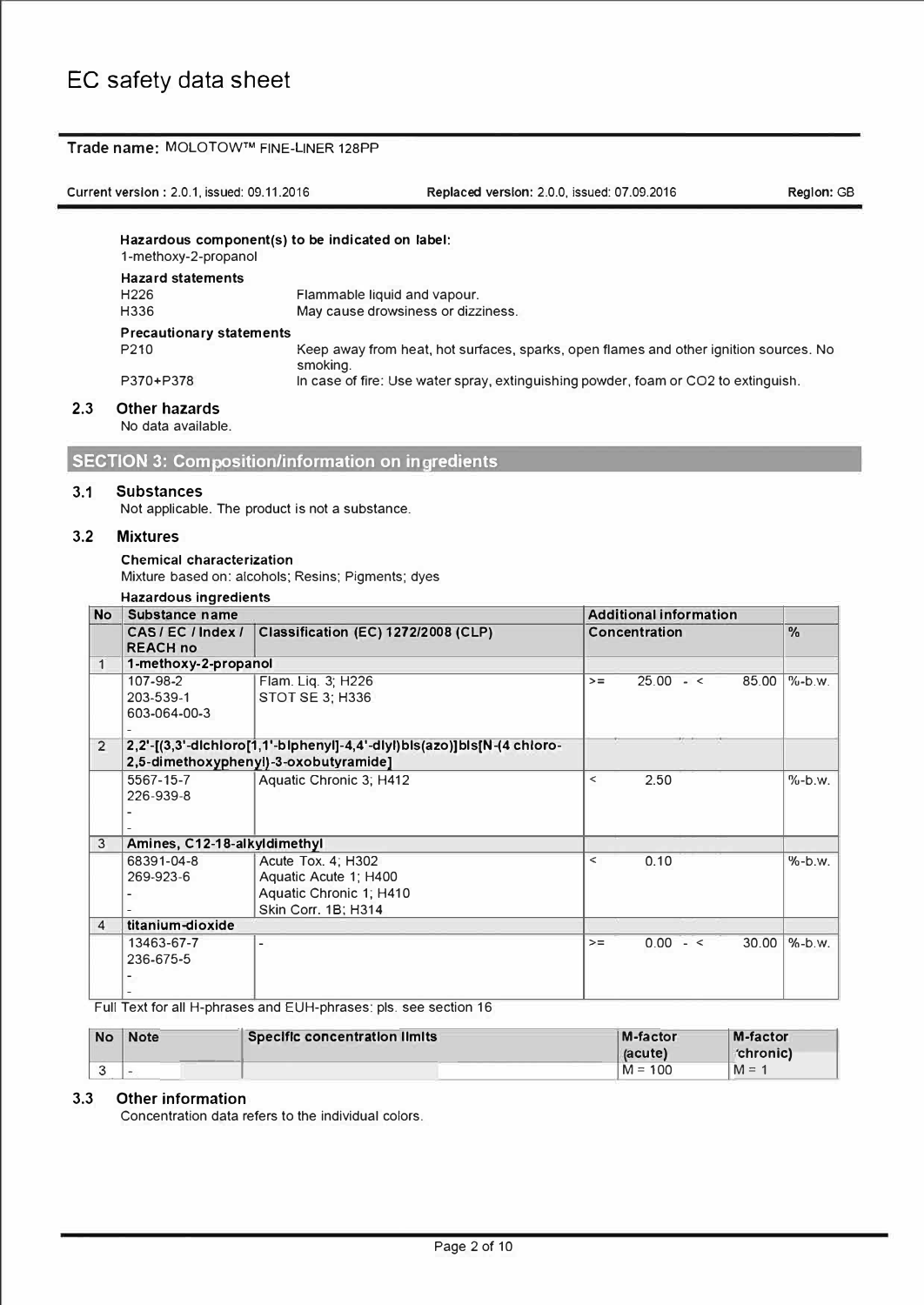### **Trade name:** MOLOTOW™ FINE-LINER 128PP

Current version : 2.0.1, issued: 09.11.2016

Replaced version: 2 0.0, issued: 07 09.2016 **Region:** GB

### **SECTION 4: First aid measures**

### **4.1 Description of first aid measures**

#### **General information**

In case of persisting adverse effects, consult a physician. Remove contaminated clothing and shoes and launder thoroughly before reusing.

### **After Inhalation**

Remove affected person from the immediate area. Ensure supply of fresh air.

### **After skln contact**

When in contact with the skin, clean with soap and water.

## **After eye contact**

Remove contact lenses. Rinse eye thoroughly under running water keeping eyelids wide open and protecting the unaffected eye (at least 10 to 15 minutes). Seek medical assistance.

#### **After Ingestion**

Rinse mouth thoroughly with water. Call a doctor. Do not induce vomiting. Never give anything by mouth to an unconscious person.

### **4.2 Most important symptoms and effects, both acute and delayed**  No data available.

**4.3 lndication of any immediate medical attention and special treatment needed**  No data available.

### **SECTION 5: Firefighting measures**

### **5.1 Extinguishing media**

Suitable extinguishing media Extinguishing powder; Foam; Carbon dioxide; Water mist

**Unsuitable extinguishing media**  High power water jet

### **5.2 Special hazards arising from the substance or mixture**

When exposed to high temperatures may produce hazardous decomposition products such as carbon monoxide, carbon dioxide and smoke.

### **5.3 Advice for firefighters**

Use self-contained breathing apparatus. Wear protective clothing.

### **SECTION 6: Accidental release measures**

## **6.1 Personal precautions, protective equipment and emergency procedures**

### **For non-emergency personnel**

Refer to protective measures listed in sections 7 and 8. Ensure adequate ventilation. Avoid contact with skin, eyes and clothing. Do not inhale vapours. Keep away sources of ignition.

## **For emergency responders**

No data available. Personal protective equipment (PPE) - see Section 8.

## **6.2 Environmental precautions**

Do not discharge into the drains/surface waters/groundwater. Do not discharge into the subsoil/soil.

## **6.3 Methods and material for containment and cleaning up**

Pick up with absorbent material (e.g. sand, sawdust, general-purpose binder, kieselguhr). Send in suitable containers for recovery or disposal.

## **6.4 Reference to other sections**

No data available.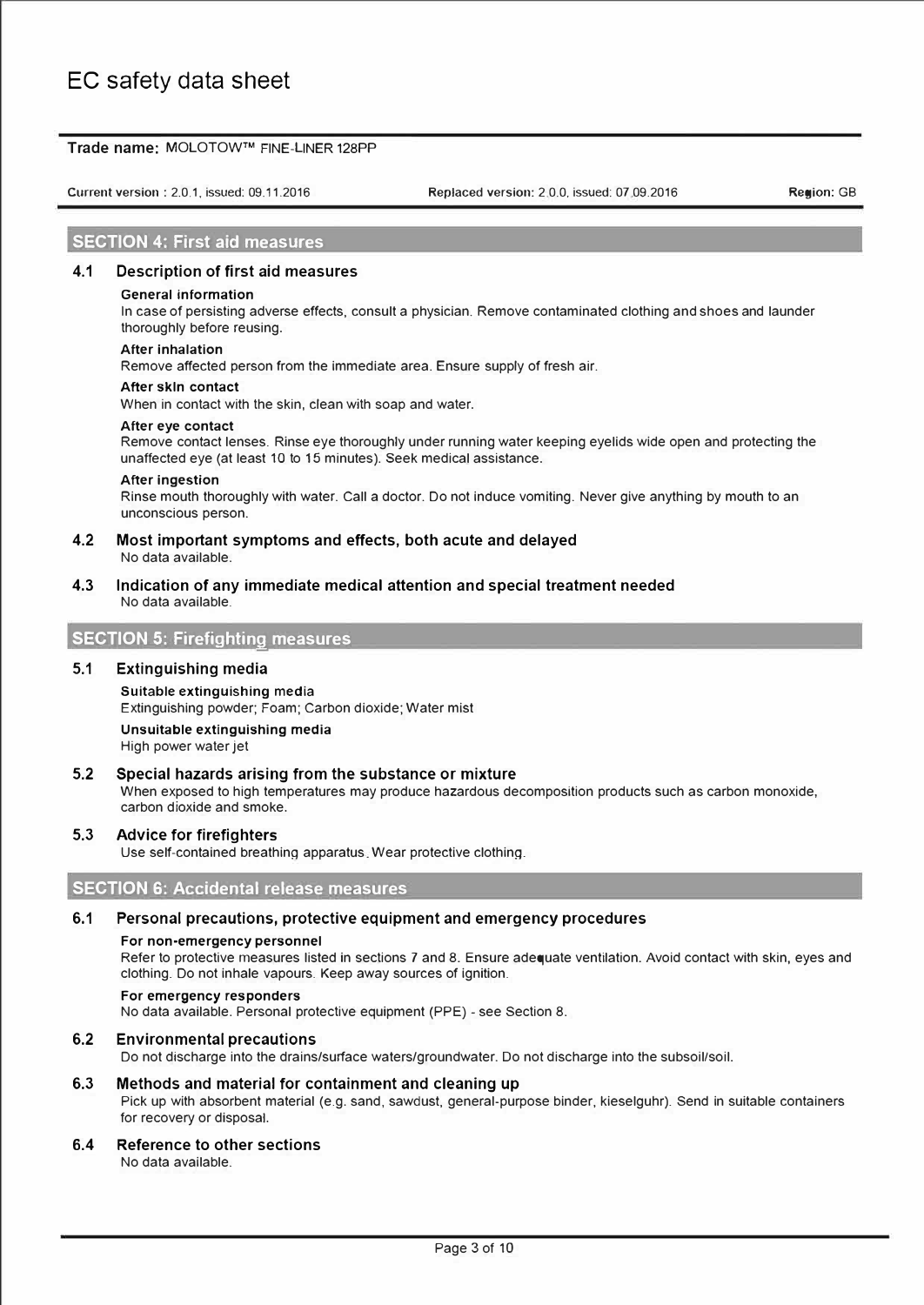### **Trade name:** MOLOTOW™ FINE-LINER 128PP

Current verslon: 2.0.1, issued: 09.11.2016

**Replaced verslon:** 2.0.0, issued: 07.09.2016 **Region: GB** 

## **SECTION 7: Handling and storage**

### **7.1 Precautions for safe handling**

### **Advice on safe handling**

Provide good ventilation at the work area (local exhaust ventilation, if necessary). lf workplace exposure limits are exceeded, respiratory protection approved for this particular job must be worn.

### **General protective and hygiene measures**

Keep away from foodstuffs and beverages. Do not eat, drink or smoke during work time. Wash hands before breaks and after work. Remove soiled or soaked clothing immediately. Wash soiled clothing. Do not inhale vapours. Avoid contact with eyes and skin. Provide eye wash fountain in work area. Have emergency shower available. Use barrier skin cream.

### **Advlce on protectlon agalnst flre and exploslon**

Keep away from sources of ignition - refrain from smoking. Vapours can form an explosive mixture with air. Take precautionary measures against static charges.

### **7.2 Conditions for safe storage, including any incompatibilities**

### **Technlcal measures and storage condltlons**

Keep container tightly closed and dry in a cool, well-ventilated place. Protect of heat.

### **Requirements for storage rooms and vessels**

Containers which are opened must be carefully closed and kept upright to prevent leakage. Always keep in containers of same material as the original one.

### **Advice on storage assembly**

Do not store together with: Oxidizing agents

### **7.3 Specific end use(s)**

No data available.

## **SECTION 8: Exposure controls/personal protection**

### **8.1 Control parameters**

### **Occupational exposure limit values**

| <b>No</b>      | <b>Substance name</b>                                    | CAS no.     |                   | EC no.    |                      |
|----------------|----------------------------------------------------------|-------------|-------------------|-----------|----------------------|
| 1              | 1-methoxy-2-propanol                                     | 107-98-2    |                   | 203-539-1 |                      |
|                | 2000/39/EWG                                              |             |                   |           |                      |
|                | 1-Methoxypropanol-2                                      |             |                   |           |                      |
|                | <b>STEL</b>                                              | 568         | mg/m <sup>3</sup> | 150       | m/m <sup>3</sup>     |
|                | <b>TWA</b>                                               | 375         | mq/m <sup>3</sup> | 100       | m/m <sup>3</sup>     |
|                | Skin resorption / sensibilisation                        | <b>Skin</b> |                   |           |                      |
|                | List of approved workplace exposure limits (WELs) / EH40 |             |                   |           |                      |
|                | 1-Methoxypropan-2-ol                                     |             |                   |           |                      |
|                | <b>STEL</b>                                              | 560         | mg/m <sup>3</sup> | 150       | m/m <sup>3</sup>     |
|                | <b>TWA</b>                                               | 375         | mg/m <sup>3</sup> | 100       | $m$ I/m <sup>3</sup> |
|                | Skin resorption / sensibilisation                        | <b>Sk</b>   |                   |           |                      |
| $\overline{2}$ | titanium-dioxide                                         | 13463-67-7  |                   | 236-675-5 |                      |
|                | List of approved workplace exposure limits (WELs) / EH40 |             |                   |           |                      |
|                | <b>Titanium dioxide</b>                                  |             |                   |           |                      |
|                | total inhalable dust                                     |             |                   |           |                      |
|                | <b>TWA</b>                                               | 10          | mg/m <sup>3</sup> |           |                      |
|                | List of approved workplace exposure limits (WELs) / EH40 |             |                   |           |                      |
|                | <b>Titanium dioxide</b>                                  |             |                   |           |                      |
|                | respirable dust                                          |             |                   |           |                      |
|                | <b>TWA</b>                                               | 4           | mg/m <sup>3</sup> |           |                      |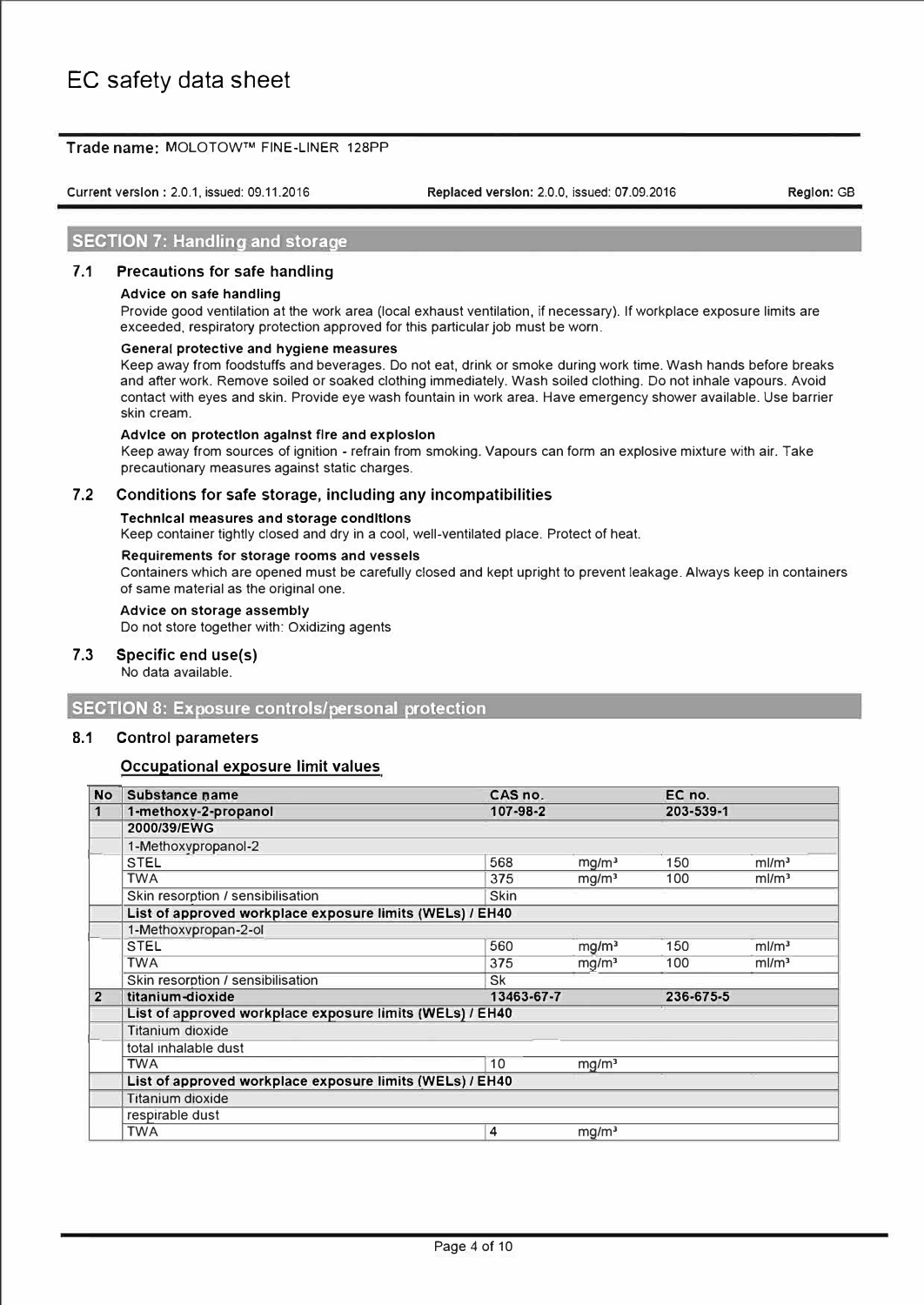|                          | Trade name: MOLOTOW™ FINE-LINER 128PP                                                                                                                                                                                                                                                                                                                                                                                                                                                                                                                                                                                                                                                                                                                                 |                                     |                                             |            |
|--------------------------|-----------------------------------------------------------------------------------------------------------------------------------------------------------------------------------------------------------------------------------------------------------------------------------------------------------------------------------------------------------------------------------------------------------------------------------------------------------------------------------------------------------------------------------------------------------------------------------------------------------------------------------------------------------------------------------------------------------------------------------------------------------------------|-------------------------------------|---------------------------------------------|------------|
|                          | Current version: 2.0.1, issued: 09.11.2016                                                                                                                                                                                                                                                                                                                                                                                                                                                                                                                                                                                                                                                                                                                            |                                     | Replaced version: 2.0.0, issued: 07.09.2016 | Region: GB |
| 8.2                      | <b>Exposure controls</b>                                                                                                                                                                                                                                                                                                                                                                                                                                                                                                                                                                                                                                                                                                                                              |                                     |                                             |            |
|                          | <b>Appropriate engineering controls</b><br>No data available.                                                                                                                                                                                                                                                                                                                                                                                                                                                                                                                                                                                                                                                                                                         |                                     |                                             |            |
|                          | Personal protective equipment                                                                                                                                                                                                                                                                                                                                                                                                                                                                                                                                                                                                                                                                                                                                         |                                     |                                             |            |
|                          | <b>Respiratory protection</b><br>If workplace exposure limits are exceeded, a respiration protection approved for this particular job must be worn. In<br>case of aerosol and mist formation, take appropriate measures for breathing protection in the event workplace<br>threshold values are not specified.<br>Respiratory filter (gas):                                                                                                                                                                                                                                                                                                                                                                                                                           | A                                   |                                             |            |
|                          | Eye / face protection<br>Safety glasses (EN 166)                                                                                                                                                                                                                                                                                                                                                                                                                                                                                                                                                                                                                                                                                                                      |                                     |                                             |            |
|                          | <b>Hand protection</b><br>Sufficient protection is given wearing suitable protective gloves checked according to i.e. EN 374, in the event of risk of<br>skin contact with the product. Before use, the protective gloves should be tested in any case for its specific work-<br>station suitability (i.e. mechanical resistance, product compatibility and antistatic properties). Adhere to the<br>manufacturer's instructions and information relating to the use, storage, care and replacement of protective gloves.<br>Protective gloves shall be replaced immediately when physically damaged or worn. Design operations thus to avoid<br>permanent use of protective gloves.<br><b>Appropriate Material</b><br><b>Material thickness</b><br>Breakthrough time | butyl rubber<br>0.5<br>R<br>$\,>\,$ | mm<br>h                                     |            |
|                          | <b>Environmental exposure controls</b><br>No data available.                                                                                                                                                                                                                                                                                                                                                                                                                                                                                                                                                                                                                                                                                                          |                                     |                                             |            |
| 9.1                      | <b>SECTION 9: Physical and chemical properties</b><br>Information on basic physical and chemical properties                                                                                                                                                                                                                                                                                                                                                                                                                                                                                                                                                                                                                                                           |                                     |                                             |            |
|                          | <b>Form/Colour</b><br>liquid                                                                                                                                                                                                                                                                                                                                                                                                                                                                                                                                                                                                                                                                                                                                          |                                     |                                             |            |
|                          | product specific                                                                                                                                                                                                                                                                                                                                                                                                                                                                                                                                                                                                                                                                                                                                                      |                                     |                                             |            |
| <b>Odour</b><br>ethereal |                                                                                                                                                                                                                                                                                                                                                                                                                                                                                                                                                                                                                                                                                                                                                                       |                                     |                                             |            |
|                          | <b>Odour threshold</b>                                                                                                                                                                                                                                                                                                                                                                                                                                                                                                                                                                                                                                                                                                                                                |                                     |                                             |            |
|                          | No data available                                                                                                                                                                                                                                                                                                                                                                                                                                                                                                                                                                                                                                                                                                                                                     |                                     |                                             |            |
|                          | pH value<br>Not applicable                                                                                                                                                                                                                                                                                                                                                                                                                                                                                                                                                                                                                                                                                                                                            |                                     |                                             |            |

**Boiling point / boiling range Value** appr. 120  $^{\circ}\mathrm{C}$ **Melting point / melting range**  No data available **Decomposition point / decomposition range**  No data available **Flash point** Value 31  $\overline{C}$ Method **DIN EN 456 lgnition temperature**  Value 250  $\overline{c}$ **>**  Source Literature value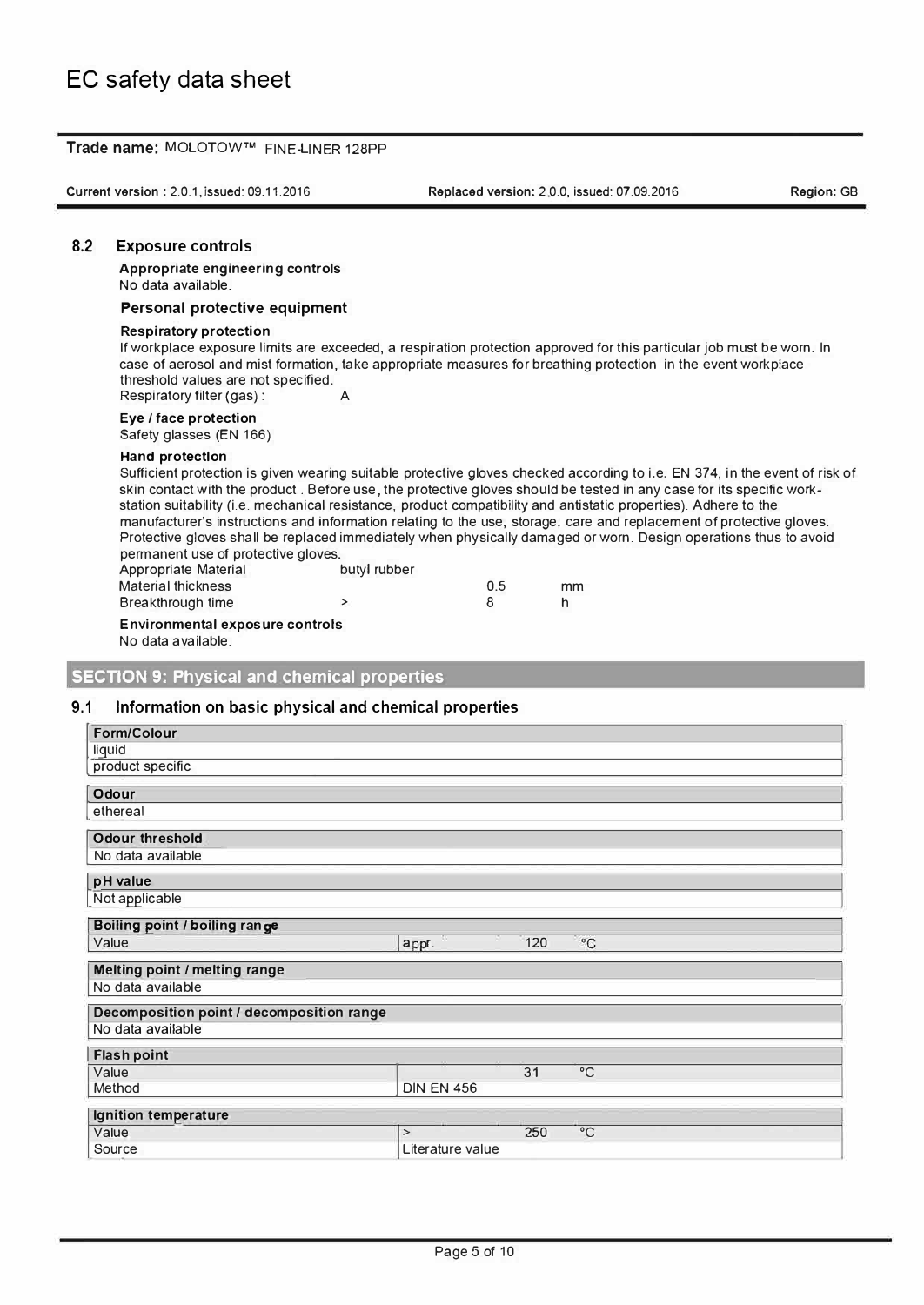## **Trade name:** MOLOTOW™ FINE-LINER 128PP

Current version : 2.0.1, issued: 09.11.2016

Replaced version: 2.0.0, issued: 07.09.2016

Region: GB

| <b>Auto-ignition temperature</b><br>No data available |                    |      |                                  |  |
|-------------------------------------------------------|--------------------|------|----------------------------------|--|
|                                                       |                    |      |                                  |  |
| <b>Oxidising properties</b><br>No data available      |                    |      |                                  |  |
| <b>Explosive properties</b>                           |                    |      |                                  |  |
| No data available                                     |                    |      |                                  |  |
| Flammability (solid, gas)                             |                    |      |                                  |  |
| No data available                                     |                    |      |                                  |  |
| Lower flammability or explosive limits                |                    |      |                                  |  |
| Value                                                 |                    | 1.7  | % vol                            |  |
| Upper flammability or explosive limits                |                    |      |                                  |  |
| Value                                                 |                    | 11.5 | % vol                            |  |
| Source                                                | Literature value   |      |                                  |  |
| Vapour pressure                                       |                    |      |                                  |  |
| Value                                                 |                    | 12   | mbar                             |  |
| Reference temperature                                 |                    | 20   | $^{\circ}C$                      |  |
| Vapour density                                        |                    |      |                                  |  |
| No data available                                     |                    |      |                                  |  |
| <b>Evaporation rate</b>                               |                    |      |                                  |  |
| No data available                                     |                    |      |                                  |  |
| <b>Relative density</b><br>No data available          |                    |      |                                  |  |
|                                                       |                    |      |                                  |  |
| <b>Density</b><br>Value                               | 0.9<br>÷           | 1.3  |                                  |  |
| Reference temperature                                 |                    | 20   | g/cm <sup>3</sup><br>$^{\circ}C$ |  |
| Solubility in water                                   |                    |      |                                  |  |
| <b>Remarks</b>                                        | partially miscible |      |                                  |  |
|                                                       |                    |      |                                  |  |
| Solubility(ies)<br>No data available                  |                    |      |                                  |  |
| Partition coefficient: n-octanol/water                |                    |      |                                  |  |
| No data available                                     |                    |      |                                  |  |
| <b>Viscosity</b>                                      |                    |      |                                  |  |
| Value                                                 | appr.              | 30   | sec                              |  |
| Method                                                | DIN cup 3 mm       |      |                                  |  |
| <b>Solvent content</b>                                |                    |      |                                  |  |
| Value                                                 | $\,<$              | 82   | $\%$                             |  |
| 9.2<br><b>Other information</b>                       |                    |      |                                  |  |
| <b>Other information</b>                              |                    |      |                                  |  |
| No data available.                                    |                    |      |                                  |  |
|                                                       |                    |      |                                  |  |

**SECTION 10: Stability and reactivity** 

## **10.1 Reactivity**

No data available.

### **10.2 Chemical stability**

Stable under recommended storage and handling conditions (See section 7).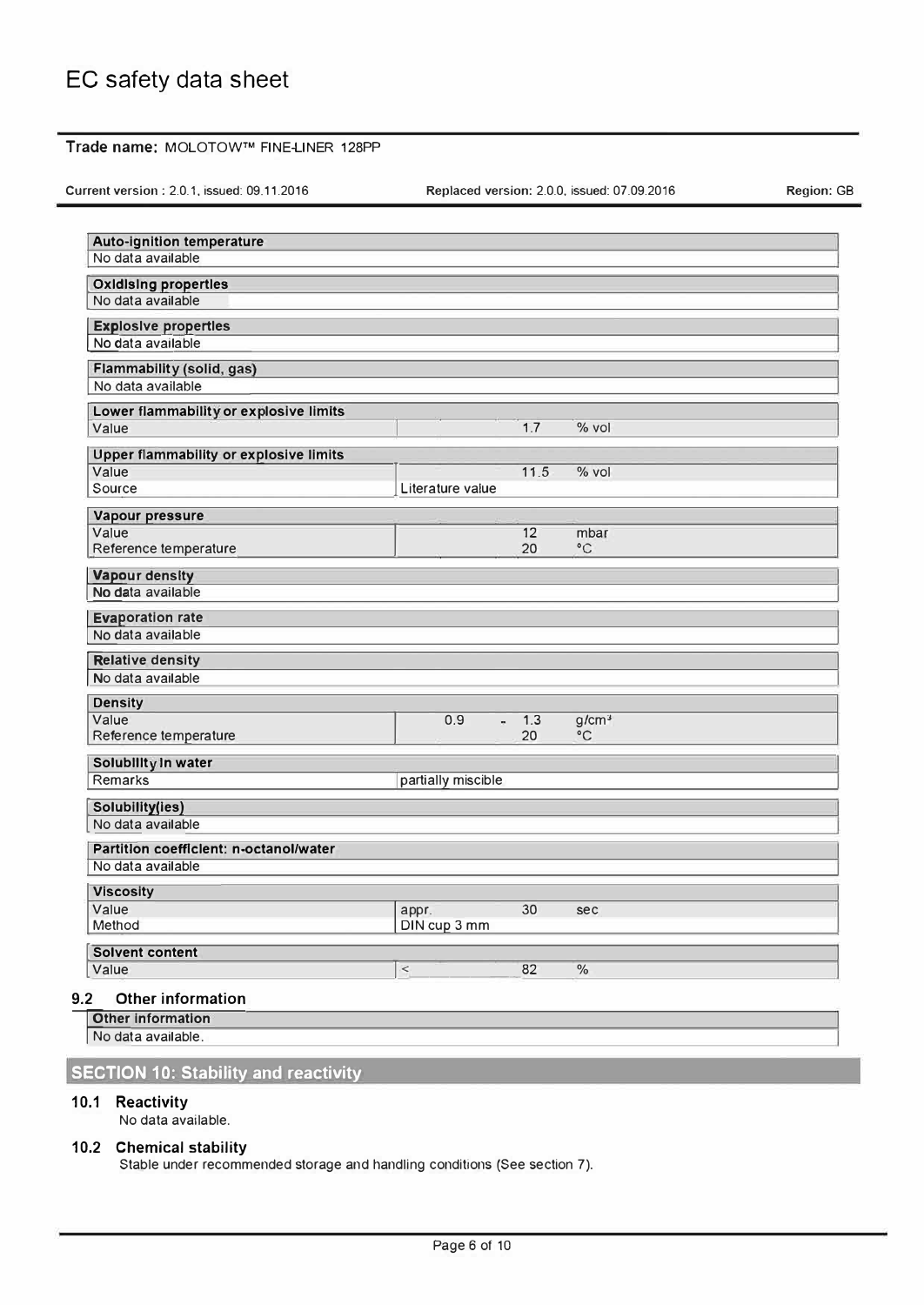à.

|      | Trade name: MOLOTOW™ FINE-LINER 128PP                                               |                                             |                   |
|------|-------------------------------------------------------------------------------------|---------------------------------------------|-------------------|
|      | Current version: 2.0.1, issued: 09.11.2016                                          | Replaced version: 2.0.0, issued: 07.09.2016 | <b>Region: GB</b> |
|      |                                                                                     |                                             |                   |
|      | 10.3 Possibility of hazardous reactions<br>None, if handled according to order.     |                                             |                   |
|      | 10.4 Conditions to avoid<br>Heat, naked flames and other ignition sources.          |                                             |                   |
|      | 10.5 Incompatible materials<br>strong oxidizing agents                              |                                             |                   |
|      | 10.6 Hazardous decomposition products<br>No hazardous decomposition products known. |                                             |                   |
|      | <b>SECTION 11: Toxicological information</b>                                        |                                             |                   |
| 11.1 | Information on toxicological effects                                                |                                             |                   |
|      | <b>Acute oral toxicity</b><br>No data available                                     |                                             |                   |
|      | <b>Acute dermal toxicity</b>                                                        |                                             |                   |
|      | No data available                                                                   |                                             |                   |
|      | <b>Acute inhalational toxicity</b><br>No data available                             |                                             |                   |
|      | <b>Skin corrosion/irritation</b>                                                    |                                             |                   |
|      | No data available                                                                   |                                             |                   |
|      | Serious eye damage/irritation<br>No data available                                  |                                             |                   |
|      | Respiratory or skin sensitisation                                                   |                                             |                   |
|      | No data available                                                                   |                                             |                   |
|      | <b>Germ cell mutagenicity</b>                                                       |                                             |                   |
|      | No data available                                                                   |                                             |                   |
|      | <b>Reproduction toxicity</b><br>No data available                                   |                                             |                   |
|      | Carcinogenicity<br>No data available                                                |                                             |                   |
|      | <b>STOT-single exposure</b>                                                         |                                             |                   |
|      | lo data available                                                                   |                                             |                   |
|      | <b>STOT-repeated exposure</b><br>No data available                                  |                                             |                   |
|      |                                                                                     |                                             |                   |
|      | <b>Aspiration hazard</b><br>No data available                                       |                                             |                   |
|      | Symptoms related to the physical, chemical and toxicological characteristics        |                                             |                   |
|      | The product can cause skin and eye irritation.                                      |                                             |                   |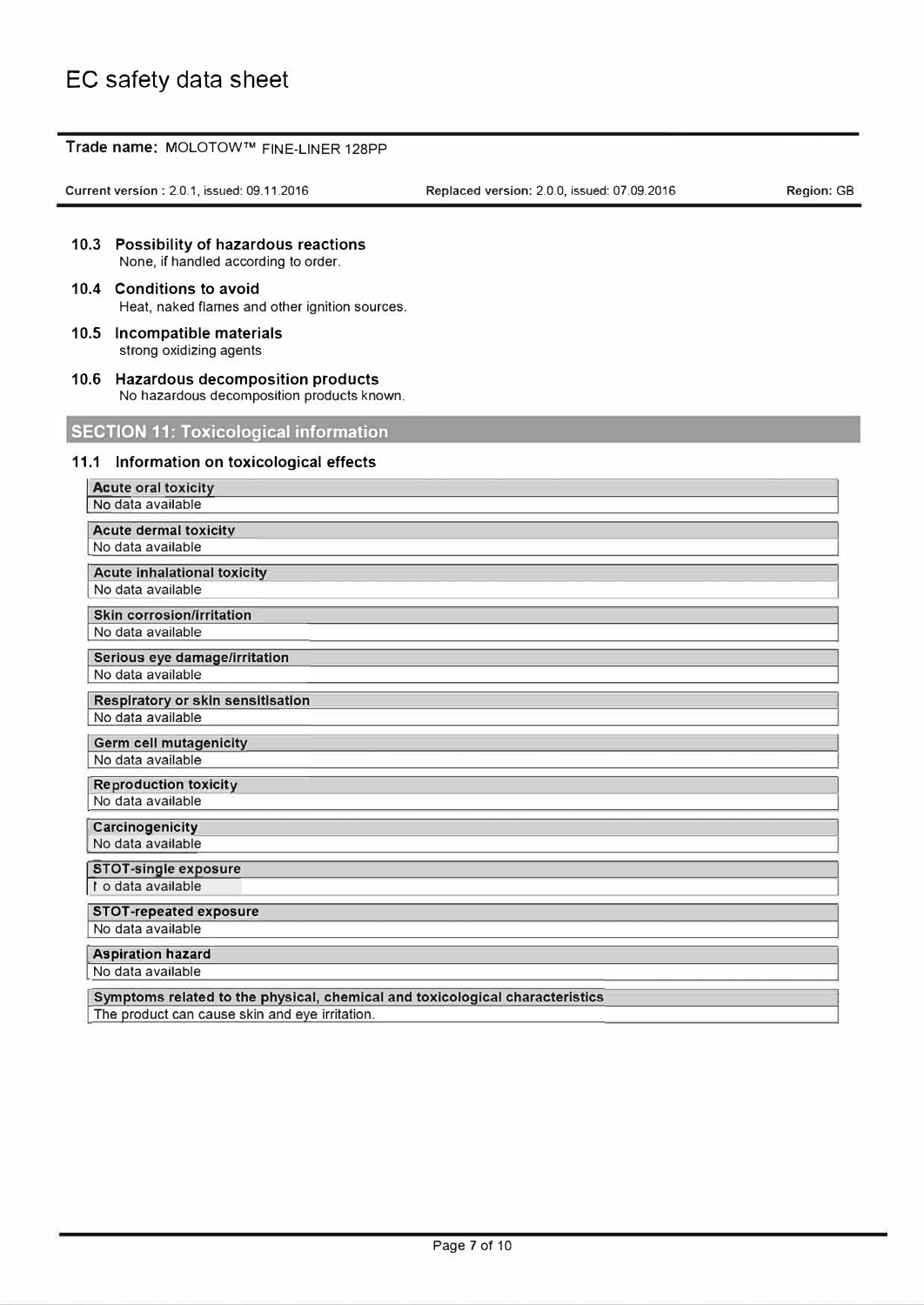### **Trade name:** MOLOTOW™ FINE-LINER 128PP

**Current version** : 2.0.1, issued: 09.11.2016

**Replaced version:** 2.0.0, issued: 07.09.2016 **Region:** GB

## **SECTION 12: Ecological information**

### **12.1 Toxicity**

**Toxicity to fish (acute)** No data available

**Toxicity to fish (chronic)** No data available

**Toxicity to Daphnia (acute)** 

No data available **Toxicity to Daphnia (chronic)** 

No data available

### **Toxlcity to algae (acute)** No data available

**Toxlcity to algae (chronic)** 

No data available

**�acterla toxlcity**

No data available

#### **12.2 Persistence and degradability**  No data available.

**12.3 Bioaccumulative potential**  No data available.

- **12.4 Mobility in soil**  No data available.
- **12.5 Results of PBT and vPvB assessment**  No data available.

#### **12.6 Other adverse effects**  No data available.

### **12.7 Other information Other Information**

Do not discharge product unmonitored into the environment.

## **SECTION 13: Disposal considerations**

## **13.1 Waste treatment methods**

### **Product**

Allocation of a waste code number, according to the European Waste Catalogue, should be carried out in agreement with the regional waste disposal company.

Smaller quantities can be disposed with household garbage.

### **Packaging**

Residuals must be removed from packaging and when emptied completely disposed of in accordance with the regulations for waste removal. lncompletely emptied packaging must be disposed of in the form of disposal specified by the regional disposer.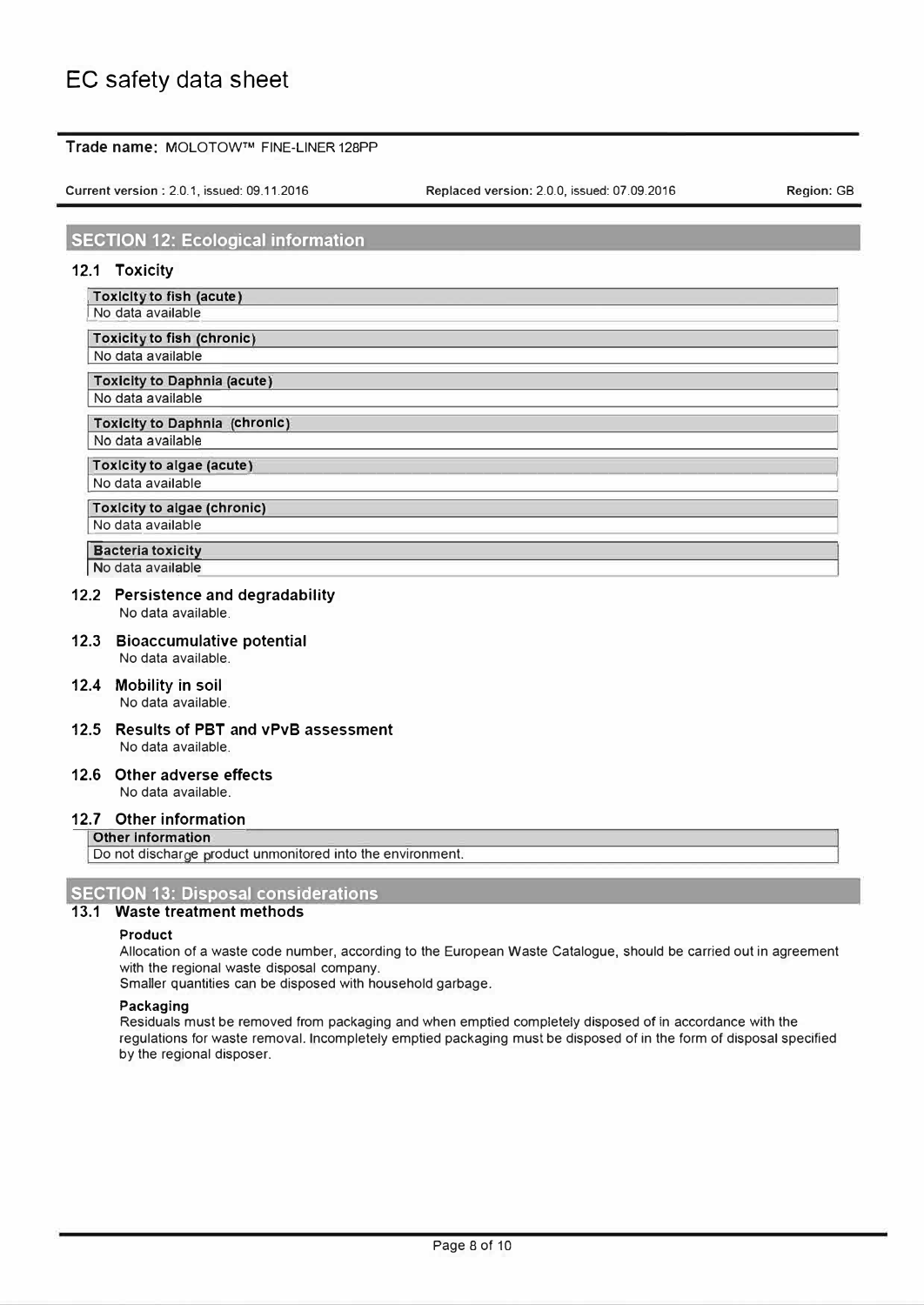|  | Trade name: MOLOTOW™ FINE-LINER 128PP |  |  |
|--|---------------------------------------|--|--|
|--|---------------------------------------|--|--|

Current version : 2.0.1, issued: 09.11.2016 Replaced version: 2.0.0, issued: 07.09.2016

**Region: GB** 

### **SECTION 14: Transport information**

| 14.1 | <b>Transport ADR/RID/ADN</b><br>Class<br>Classification code<br>Packing group<br>Hazard identification no.<br>UN number<br><b>Technical name</b><br><b>Special Provision 640</b><br>Tunnel restriction code<br>Label | 3<br>F <sub>1</sub><br>Ш<br>30<br><b>UN1263</b><br><b>PAINT</b><br>640E<br>D/F<br>3 |
|------|----------------------------------------------------------------------------------------------------------------------------------------------------------------------------------------------------------------------|-------------------------------------------------------------------------------------|
| 14.2 | <b>Transport IMDG</b><br>Class<br>Packing group<br>UN number<br>Proper shipping name<br>EmS<br>Label                                                                                                                 | 3<br>Ш<br><b>UN1263</b><br><b>PAINT</b><br>$F-E+S-E$<br>3                           |
| 14.3 | <b>Transport ICAO-TI / IATA</b><br>Class<br>Packing group<br>UN number<br>Proper shipping name<br>I abel                                                                                                             | 3<br>$\mathbf{H}$<br><b>UN1263</b><br>Paint<br>3                                    |
| 14.4 | <b>Other information</b>                                                                                                                                                                                             |                                                                                     |

No data available.

### **14.5 Environmental hazards**

Information on environmental hazards, if relevant, please see 14.1 - 14.3.

### **14.6 Special precautions for user**  No data available.

**14.7 Transport in bulk according to Annex II of Marpol and the IBC Code**  Not relevant

## **SECTION 15: Regulatory information**

## **15.1 Safety, health and environmental regulations/legislation specific for the substance or mixture EU regulations**

| Regulation (EC) No 1907/2006 (REACH) Annex XIV (List of substances subject to authorisation)                            |
|-------------------------------------------------------------------------------------------------------------------------|
| According to the data available and/or specifications supplied by upstream suppliers, this product does not contain any |
| substances considered as substances requiring authorisation as listed on Annex XIV of the REACH requlation (EC)         |
| 1907/2006.                                                                                                              |
|                                                                                                                         |
| <b>DEACH condidate list of substances of you blob concern (SVHC) for qutborisation</b>                                  |

**REACH candldate 11st of substances of very high concern (SVHC) for authorlsatlon** According to available data and the information provided by preliminary suppliers, the product does not contain substances that are considered substances meeting the criteria for inclusion in annex XIV (List of Substances Subject to Authorisation) as laid down in Article 57 and article 59 of REACH (EC) 1907/2006.

| Regulation (EC) No 1907/2006 (REACH) Annex XVII: RESTRICTIONS ON THE MANUFACTURE, PLACING ON |          |  |  |  |
|----------------------------------------------------------------------------------------------|----------|--|--|--|
| THE MARKET AND USE OF CERTAIN DANGEROUS SUBSTANCES, PREPARATIONS AND ARTICLES                |          |  |  |  |
| The product is considered being subject to REACH regulation (EC) 1907/2006 annexe            | No 3, 40 |  |  |  |
| XVII.                                                                                        |          |  |  |  |
|                                                                                              |          |  |  |  |

### **Directive 2012/18/EU on the control of major-accident hazards involving dangerous substances**  This product is subject to Part I of Annex I, risk category: P5c